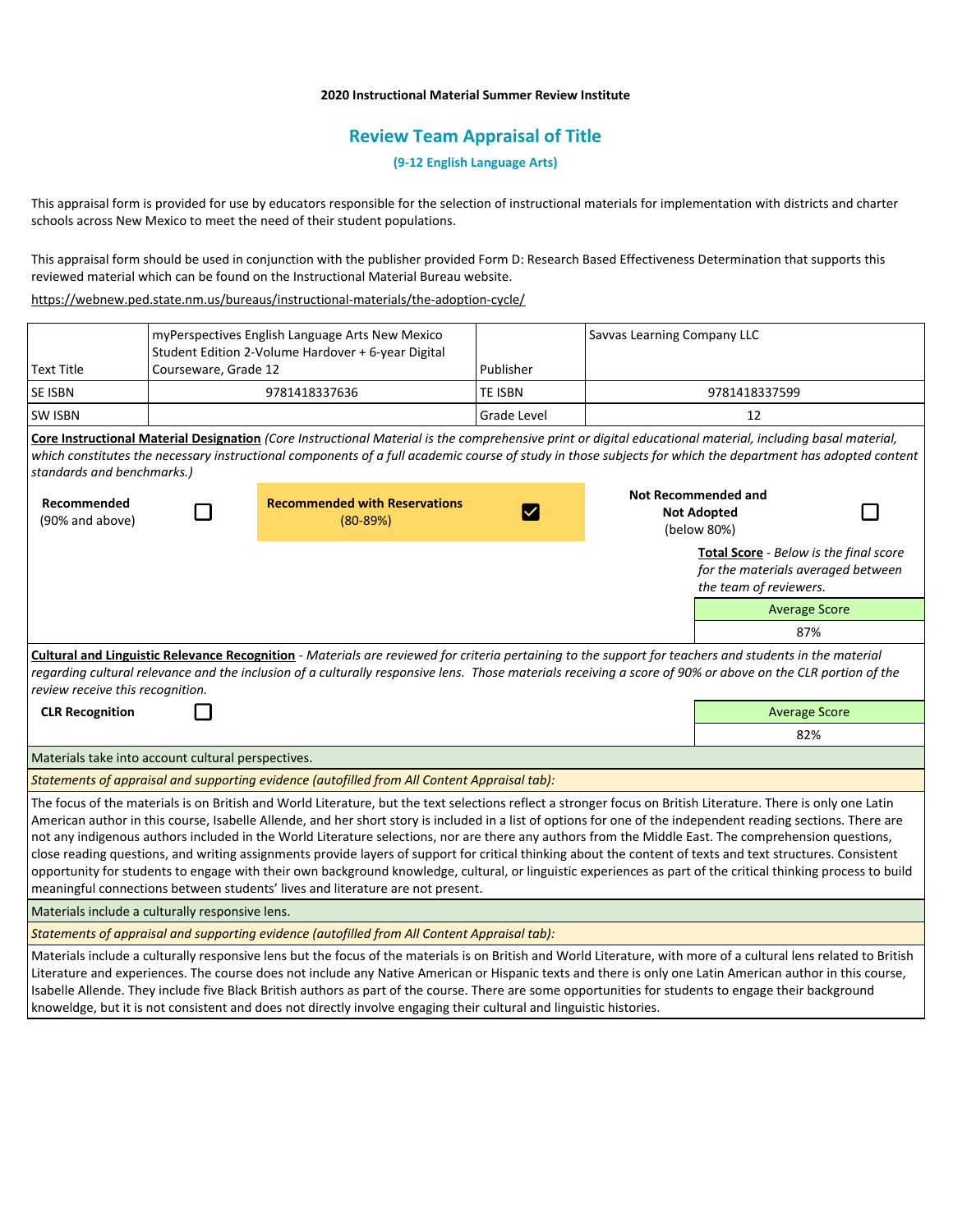**Standards Review** *- Materials are reviewed for alignment with the state adopted content standards, benchmarks and performance standards.*

Average Score

84%

Materials align with grade level standards overall.

*Statements of appraisal and supporting evidence:* 

Materials mostly align with grade level standards. This is evidenced by the connections of the standards to each lesson, the standards in the Teaching and Learning Cycle, and the Standards Overview at the beginning of each student edition book.

Materials align to reading standards.

*Statements of appraisal and supporting evidence:* 

Materials align to the reading standards with the exception of the American Literature and the CLR requirements. This is evidenced by the reading support in the Personalized Learning, the Unit Introduction pages, and the Teaching and Learning Cycle.

Materials align to writing standards.

*Statements of appraisal and supporting evidence:* 

Materials mostly align with the writing standards. This is evidenced by the Performance-based Assessments, the Performance Tasks, and the Writing to Sources activities. Every unit also has a summary component and a Quick Write. Due to the lack of foundational and U.S. seminal texts, students could not fully apply 11-12 reading standards to literature and literary nonfiction writing tasks.

Materials align to speaking and listening standards.

*Statements of appraisal and supporting evidence:* 

Materials align to speaking and listening standards. This is evidenced by Performance-based Assessments, the variety of tasks for speaking and listening in the small-group learning, and the Launch Activities at the beginning of each unit.

Materials align to language standards.

*Statements of appraisal and supporting evidence:* 

Materials align to language standards. This is evidenced by the Academic Vocabulary , the concept vocabulary, the Word Study activities, the Convention and Styles at the end of each reading, the Literary Terms Glossary and the Academic/Concept vocabulary are in English and Spanish, and the Grammar Handbook Glossary is available to all students.

Materials align to New Mexico content standards for ELA.

*Statements of appraisal and supporting evidence:* 

Materials align to New Mexico content standards for ELA with the exception of the foundational and U.S. seminal texts and the CLR components that are required in several standards for grades 11-12. This is evidenced by the standards in the Teaching and Learning Cycle and the Standards Overview at the beginning of each student edition, and in the teacher edition the standards correlations section.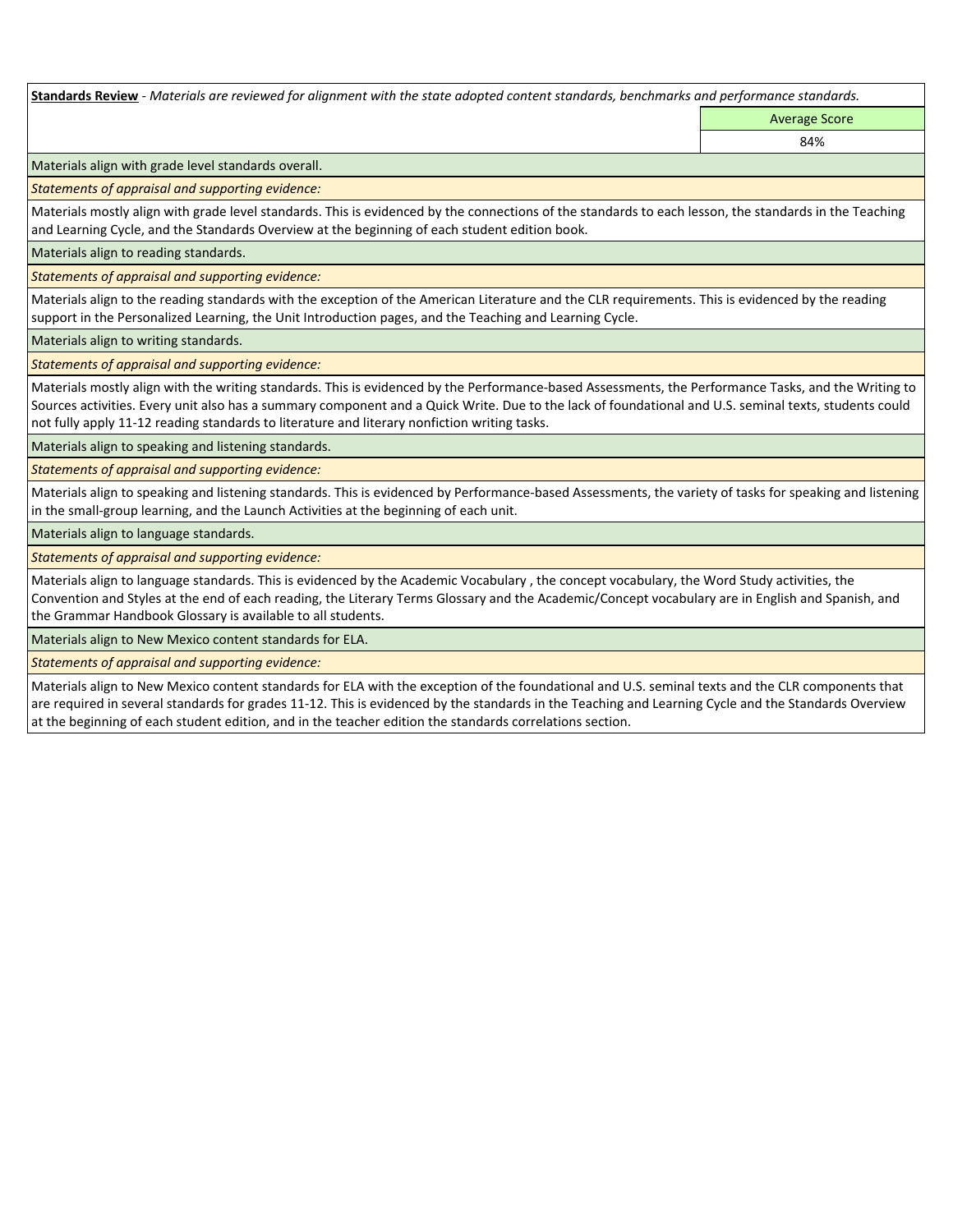**ELA Content Review** *- Materials are reviewed for relevant criteria pertaining to the support for teachers and students in the specific content area reviewed.*

Average Score

99%

Materials provide a selection and range of high-quality texts worthy of students' time and attention, exhibiting exceptional craft and thought and/or providing useful information.

*Statements of appraisal and supporting evidence:* 

Materials provide a selection and range of high-quality texts worthy of students' time and attention, exhibiting exceptional craft and thought and/or providing useful information. This is evidenced by the unit introductions, independent learning section, and the unit overviews. There is also the suggestion of Trade Books for each unit. Students analyze an epic poem and a graphic novel for their similarities and differences which is an example of the variety of genres that are offered.

Questions in the materials are high-quality text-dependent and text-specific questions. The overwhelming majority of these questions are text-specific and draw student attention to the particulars in the text.

*Statements of appraisal and supporting evidence:* 

Questions in the materials are high-quality text-dependent and text-specific questions. This is evidenced by the questions in the Launch activities, the comprehension questions, the close reading questions, and performance based writing prompts. For example, students complete comprehension and close reading/analysis questions related to Beowulf. They analyze the craft and structure of the epic and then they complete two culminating research and writing tasks. Students use textual evidence to locate satiric elements and how they relate to the text's tone and style.

Materials provide scaffolding and supports to enable students' learning of English language arts.

*Statements of appraisal and supporting evidence:* 

Materials provide scaffolding and supports to enable students' learning of English language arts. This is evidenced by the areas of Personalized for Learning with three different levels for scaffolding, the Reading Support section, and additional scaffolding and tools on the digital platform for teachers and students to utilize.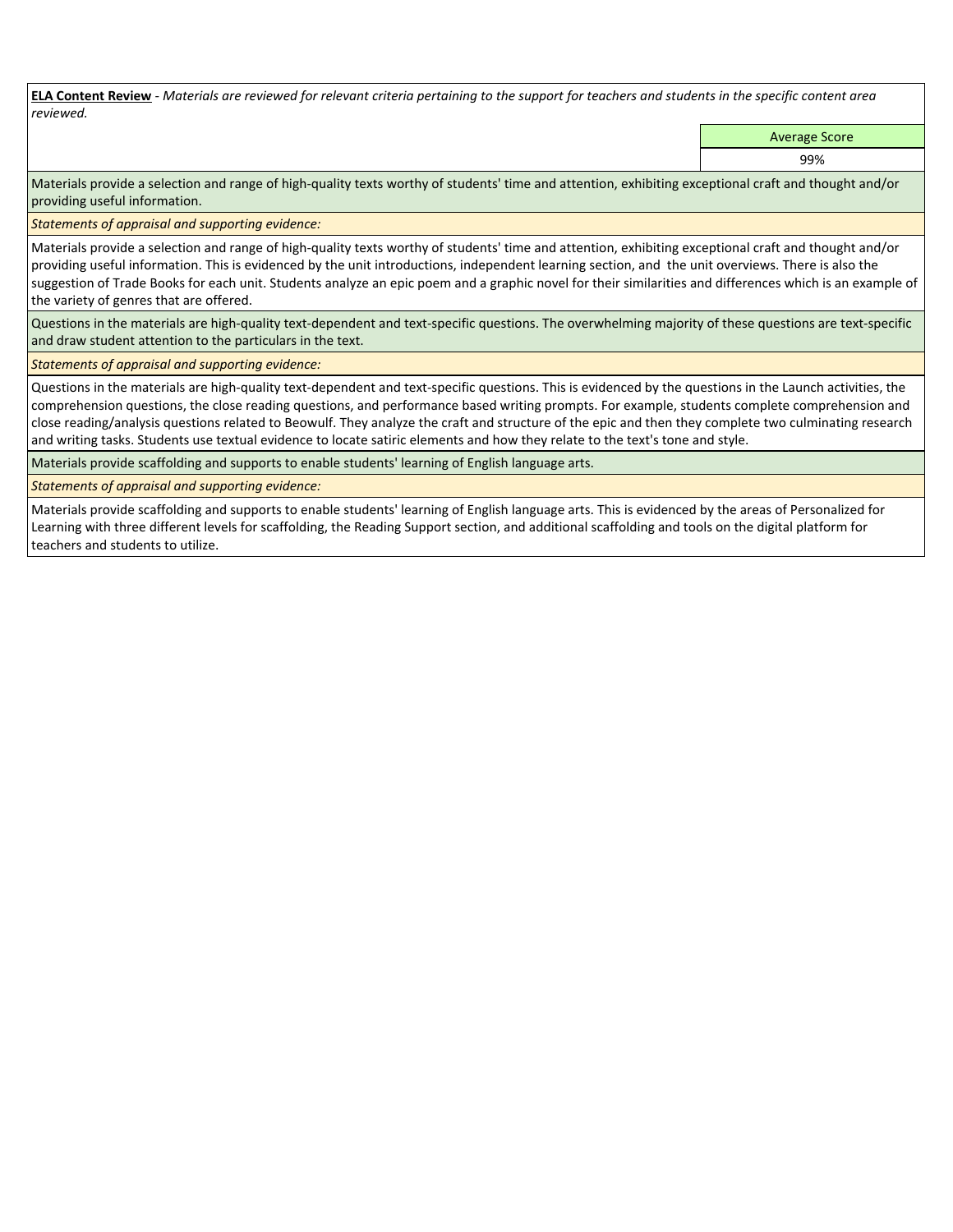**All Content Review** *- Materials are reviewed for relevant criteria pertaining to the support for teachers and students in the material regarding the progression of the standards, lesson structure, pacing, assessment, individual learners and cultural relevance.*

Average Score

90%

Materials are coherent and consistent with the high school standards that all students should study in order to be college and career ready.

*Statements of appraisal and supporting evidence:*

Materials are coherent and consistent with the high school standards that all students should study in order to be college and career ready. This is evidenced by Lexile leveled texts, a variety of genres, the inclusion of standards on the lesson pages in the student edition, and the standards correlations section in the teacher edition. There is also a standards overview section in the student editions that allows for students to view the standards that will be attended to in the full course.

Materials are well designed and take into account effective lesson structure and pacing.

*Statements of appraisal and supporting evidence:*

Materials are designed to take into account effective lesson structure and pacing. This is evidenced by the Pacing Plan, the Planning page, Lesson Resources, and the progression of the analysis of the texts from comprehension to analysis. Overview provides: the essential question, and the discussion area from text to topic. The instruction sequence begins with whole-class learning strategies, then progresses to small-group learning, and culminates in independent learning with reteaching opportunities per unit.

Materials support teacher planning, learning, and understanding of the standards.

# *Statements of appraisal and supporting evidence:*

Materials support teacher planning, learning, and understanding of the standards. This is evidenced by the Planning pages, Reading Support pages, and the Standards Support Through Teaching and Learning Cycle pages. The tool kit, the glossaries for academic concept vocabulary, grammar, and literary terms, and the skills index all provide extra support for teacher planning. The digital platform is linked to Google Classroom and teachers can upload their own materials into the program.

Materials offer teachers resources and tools to collect ongoing data about student progress on the standards.

*Statements of appraisal and supporting evidence:*

Materials offer teachers resources and tools to collect ongoing data about student progress on the standards. This is evidenced on the digital platform with the beginning, middle, and end of the year assessments for data points. There are also unit tests and assessments for the anchor texts. If students complete the unit tests online and demonstrate the need for remediation, the program automatically assigns the work to individual students. There are unit plans and goals that students complete at the beginning and the end. There are rubrics for teachers to use and students to review for the Performance-based Assessments.

Materials support effective use of technology to enhance student learning. Digital materials are accessible and available in multiple platforms.

*Statements of appraisal and supporting evidence:*

Materials support the use of technology to enhance student learning. This is evidenced by the pages in the student edition that can be scanned on their own devices for a link to multimedia, the Digital Perspectives and Research to Explore, the research necessary to complete writing projects, and the introduction videos that accompany the texts on the digital platform. The speaking and listening activities encourage students to create their own videos or multimedia presentations.

Materials can be easily customized for individual learners.

*Statements of appraisal and supporting evidence:* 

Materials can be easily customized for individual learners. This is evidenced by the Personalized Learning areas where support is offered for English Language learners, Strategic Support, and Challenge activities. The digital platform offers opportunities for remediation and scaffolding.

Materials give all students extensive opportunities and support to explore key concepts.

*Statements of appraisal and supporting evidence:*

Materials give students opportunities and support to explore key concepts. This is evidenced by the Personalized Learning, the scaffolding suggestions during Word Study activities within the lessons, and the Research to Explore that encourage extended exploration of key concepts. The small-group sections of each lesson offer various creative exploration opportunities of key concepts.

Materials take into account cultural perspectives.

*Statements of appraisal and supporting evidence:*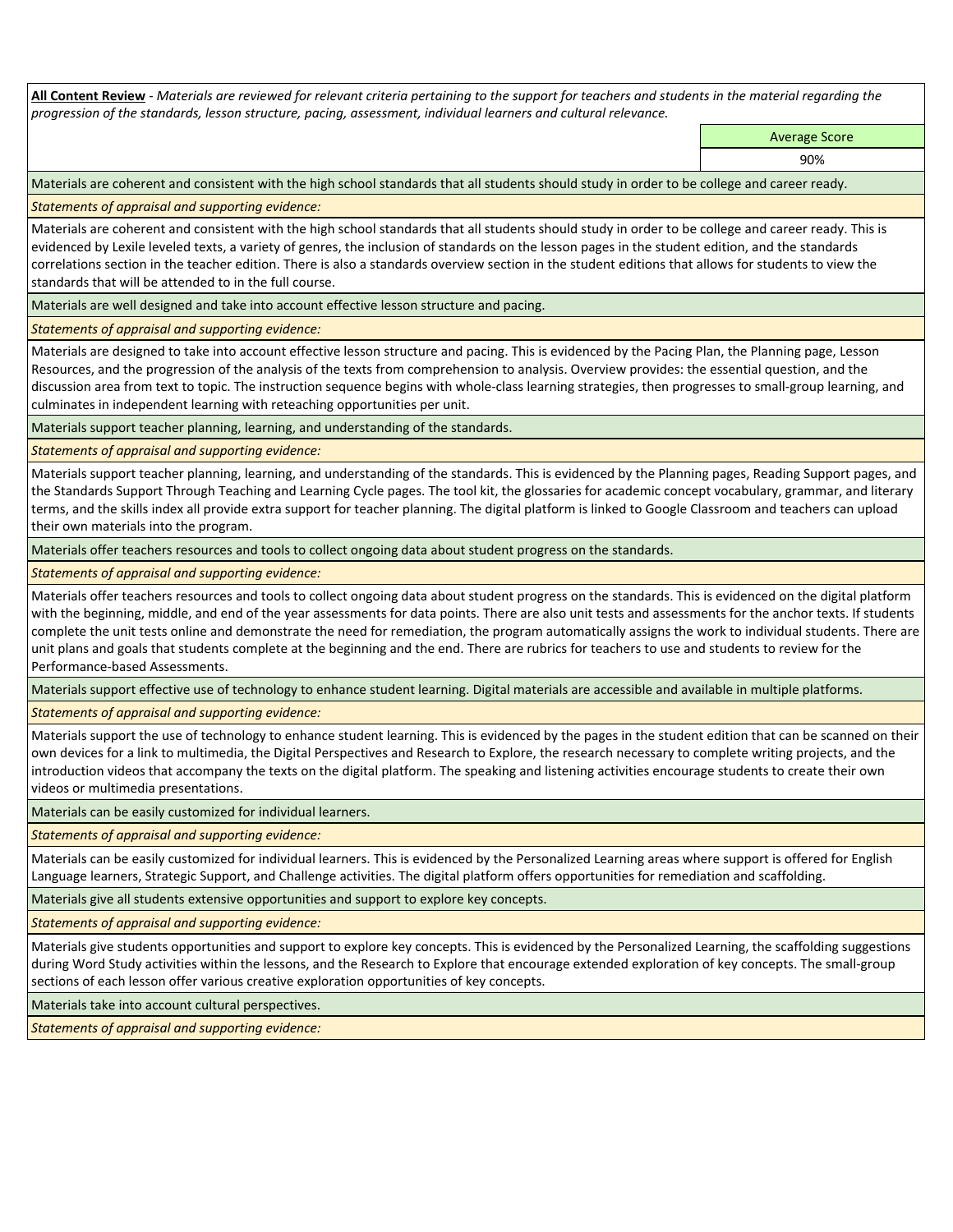The focus of the materials is on British and World Literature, but the text selections reflect a stronger focus on British Literature. There is only one Latin American author in this course, Isabelle Allende, and her short story is included in a list of options for one of the independent reading sections. There are not any indigenous authors included in the World Literature selections, nor are there any authors from the Middle East. The comprehension questions, close reading questions, and writing assignments provide layers of support for critical thinking about the content of texts and text structures. Consistent opportunity for students to engage with their own background knowledge, cultural, or linguistic experiences as part of the critical thinking process to build meaningful connections between students' lives and literature are not present.

Materials include a culturally responsive lens.

*Statements of appraisal and supporting evidence:*

Materials include a culturally responsive lens but the focus of the materials is on British and World Literature, with more of a cultural lens related to British Literature and experiences. The course does not include any Native American or Hispanic texts and there is only one Latin American author in this course, Isabelle Allende. They include five Black British authors as part of the course. There are some opportunities for students to engage their background knoweldge, but it is not consistent and does not directly involve engaging their cultural and linguistic histories.